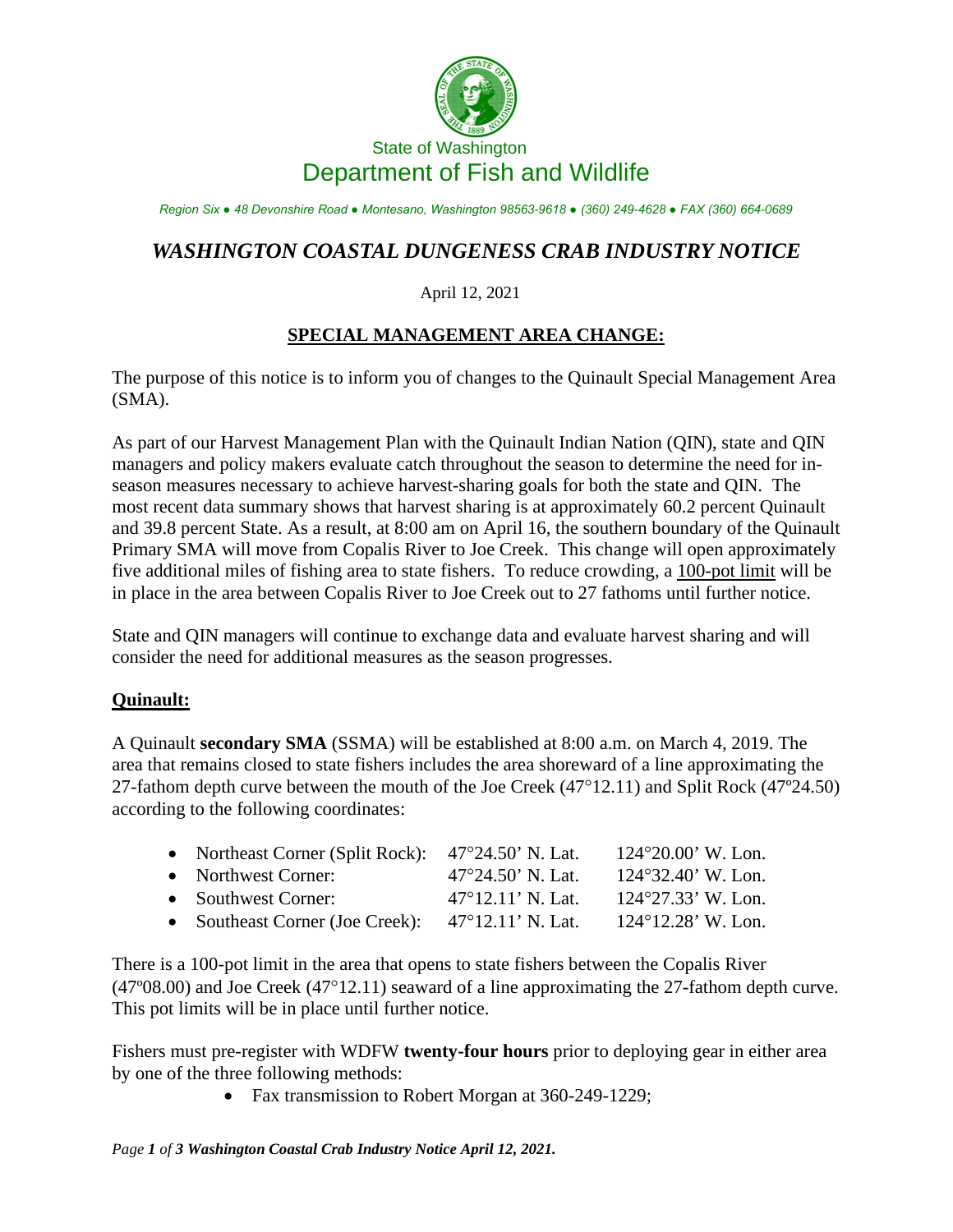

*Region Six ● 48 Devonshire Road ● Montesano, Washington 98563-9618 ● (360) 249-4628 ● FAX (360) 664-0689*

- E-mail to Robert Morgan at [Robert.Morgan@dfw.wa.gov;](mailto:Robert.Morgan@dfw.wa.gov) or
- Telephone call to Robert Morgan at 360-249-1206

**NOTE;** There is a 300-pot limit in the area that opened to state fishers between Split Rock (47º24.50) and Raft River (47º28.00) shoreward of a line approximating the 27-fathom depth curve from 8:00 a.m. on April 3, 2021, 2021, through 8:00 a.m. May 1, 2021. Fishers must preregister with WDFW prior to deploying gear in this area using the same methods listed above.

#### **Quileute:**

The Quileute SMA will open to state fishers at 8 am May 1, 2021. The Quileute SMA is described as the area from Cape Johnson to Destruction Island shoreward of a line approximating 30 fathoms according to the following points:

| • Northeast Corner (Cape Johnson): $47^{\circ}58.00$ ' N. Lat.                 |                             | $124^{\circ}40.40$ ' W. Lon. |
|--------------------------------------------------------------------------------|-----------------------------|------------------------------|
| • Northwest Corner:                                                            | $47^{\circ}58.00$ ' N. Lat. | $124^{\circ}49.00$ ' W. Lon. |
| • Southwest Corner:                                                            | $47^{\circ}40.50$ ' N. Lat. | $124^{\circ}40.00$ ' W. Lon. |
| • Southeast Corner: (Destruction Island): 47°40.50' N. Lat. 124°24.43' W. Lon. |                             |                              |

There is a 200-pot limit in this area until 8:00 A.M. June 1, 2021 (the first 30-days following the opening of this SMA). Fishers must pre-register with WDFW **twenty-four hours** prior to deploying gear in this area. Fishers must pre-register by one of the three following methods:

- Fax transmission to Robert Morgan at 360-249-1229;
- E-mail to Robert Morgan at [Robert.Morgan@dfw.wa.gov;](mailto:Robert.Morgan@dfw.wa.gov) or
- Telephone call to Robert Morgan at 360-249-1206.

## **Makah:**

We want to remind you that the Makah SMA, in the area between Destruction Island and the US Canada Border, is open to state fishers

There is a 200-pot limit in this area until 8:00 A.M. April 17, 2021 (the first 30-days following the opening of this SMA). Fishers must pre-register with WDFW **twenty-four hours** prior to deploying gear in this area. Fishers must pre-register by one of the three following methods:

- Fax transmission to Robert Morgan at 360-249-1229;
- E-mail to Robert Morgan at [Robert.Morgan@dfw.wa.gov;](mailto:Robert.Morgan@dfw.wa.gov) or
- Telephone call to Robert Morgan at 360-249-1206.